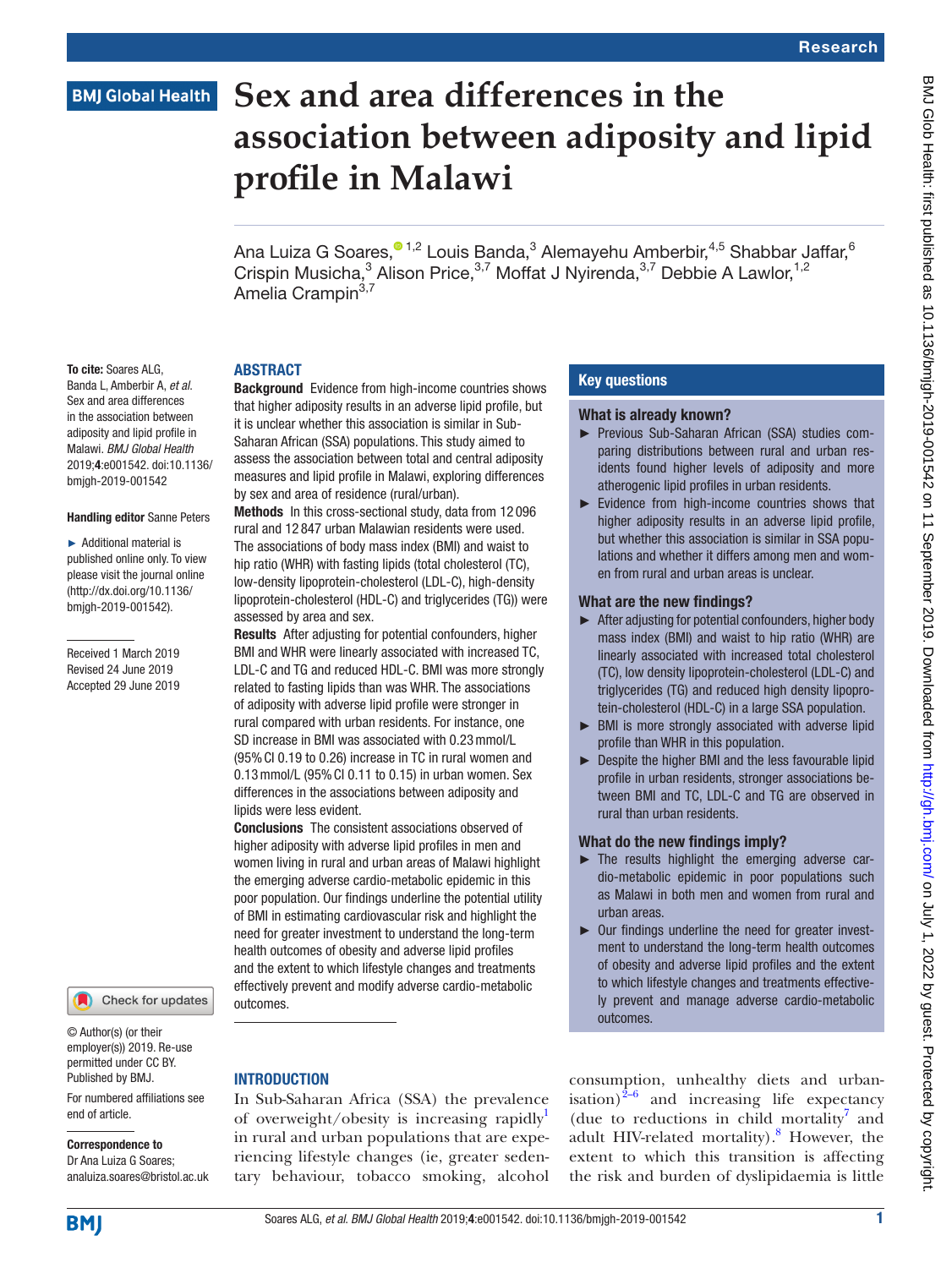understood. Although recent Mendelian randomisation (using genetic variants as instrumental variables) and randomised controlled trial evidence challenge the role of low levels of high-density lipoprotein-cholesterol (HDL-C) in causing coronary heart diseases (CHD), high circulating total cholesterol (TC), low-density lipoprotein-cholesterol (LDL-C) and triglycerides (TG) are key causal risk factors for  $CHD<sub>10</sub><sup>910</sup>$  and are effectively and cost-effectively reduced by statins with clear benefits for primary and secondary CHD prevention. In populations of white European origin, higher body mass index (BMI), waist to hip ratio (WHR) and waist circumference (WC) are associated with higher TC, LDL-C and  $TG<sup>11</sup>$  In these populations, some studies have reported stronger associations of WHR or WC, than BMI, with CHD.<sup>1213</sup> However, in by far the largest study to date which included ~222000 adults from 58 cohorts in an individual participant meta-analysis, similar magnitudes of association were found for BMI, WC and WHR (HR for CHD (95%CI) for a 1 SD greater BMI 1.23 (1.17 to 1.29), WC 1.27 (1.20 to 1.33) and WHR 1.25 (1.19 to 1.31).<sup>14</sup> In that study, reproducibility was also shown to be greater for BMI than WHR (or WC). Prospective studies of children/adolescents in white European populations also find similar magnitudes of association between WC, WHR, waist to height ratio and BMI with blood pressure, fasting glucose and fasting lipids[.15 16](#page-9-8) Evidence on the association of adiposity and lipid profile in black SSA populations is limited. Most studies in SSA have been small or focused on HIV-positive individuals, and few have collected fasted blood samples and examined differences by sex and area of residence  $(urban/ rural).<sup>17-20</sup>$ 

Some evidence suggests that African women are more adipose than Europeans, $^{21}$  yet people of African ancestry have also been shown to have a more favourable lipid profile.[22](#page-9-11) In a small cross-sectional study undertaken 20 years ago in Cameroon, higher BMI was associated with higher blood pressure and higher fasting insulin, glucose and TG (other lipids were not assayed) in urban residents, but with lower blood pressure and lower fasting insulin, glucose and TG in rural residents.<sup>17</sup> The rapid epidemiological transition and the coexistence of insults such as infection and malnutrition (including undernutrition in early life and emerging overweight and obesity in adulthood), $^{23}$  $^{23}$  $^{23}$  might influence manifestation of adiposity and its association with lipids in SSA populations that differ from those in European populations and this previous SSA study. For example, in Malawi, a very poor SSA country, affected by childhood undernutrition and food insecurity, nearly 25% of the adult population have raised total cholesterol  $(\geq 5.0 \,\mathrm{mmol/L})$ .<sup>2</sup>

A better understanding of the extent to which the adiposity (total and central) associates with lipids in SSA, and whether any associations differ by sex and residency (urban/rural) is essential to inform the long-term impact of obesity and dyslipidaemia on the burden of CHD in SSA countries and the development of tools (including

cardiovascular risk scores) and interventions appropriate for the setting.

Our aim was to explore whether there was evidence for a causal effect of BMI and WHR on adverse lipid profiles in a poor SSA country and whether any effect differed between women and men and by rural and urban areas. We acknowledge that the data that we are using (population representative data from urban and rural Malawi) is cross-sectional and likely biased by residual confounding (discussed in the limitations of the study). We have carefully considered and controlled for observed confounders, including several measures of socioeconomic position, and believe residual confounding will largely be due to reporting bias of behaviours, such as smoking and physical activity, and our inability to adjust for diet.

### **METHODS**

### Study design, setting and participants

The Malawi Epidemiology and Intervention Research Unit (MEIRU) collected baseline non-communicable disease data, including interviewer-led questionnaires, anthropometric and blood pressure measures and a fasted blood sample in urban and rural populations using a cross-sectional study design between May 2013 and April 2017. The rural site was in Southern Karonga district, where an established Health and Demographic Health Surveillance Site is located, and the urban site was an enumerated zone in Area 25 of Lilongwe, the capital city, in the Central Region. The two study sites have age and sex structures comparable to the national rural and urban populations and are similar to the national average in most socioeconomic, lifestyle and health indicators[.25 26](#page-9-14) Details on recruitment and data collection were previously described.<sup>27-29</sup>

For this study, we excluded people without serum lipid measurements and those who reported not fasting before the blood collection.

Recruitment and study information was collected at the participant's household by interviewers and nurses. Questionnaires were available in English, Chichewa (the main language of the Central Region) and Chitumbuka (the main language of the Northern Region), and the data were collected using Open Data Kit on Android operating system tablets.

#### Data collection and definitions

Serum lipids (TC, LDL-C, HDL-C and TG) were obtained from a morning venepuncture sample, after a minimum 8hour fast. Non-fasted participants were revisited once after a second request to fast overnight. The samples were processed on the same day (within an average of 2.6hours), and all fasting lipids were assayed using the enzymatic method (Beckman Coulter Chemistry Analyser, model AU480). The two laboratories (one each in the rural and urban centres) participated in external (Thistle RSA system) and internal quality controls (exchanging samples between sites for repeat testing). $29$  Interbatch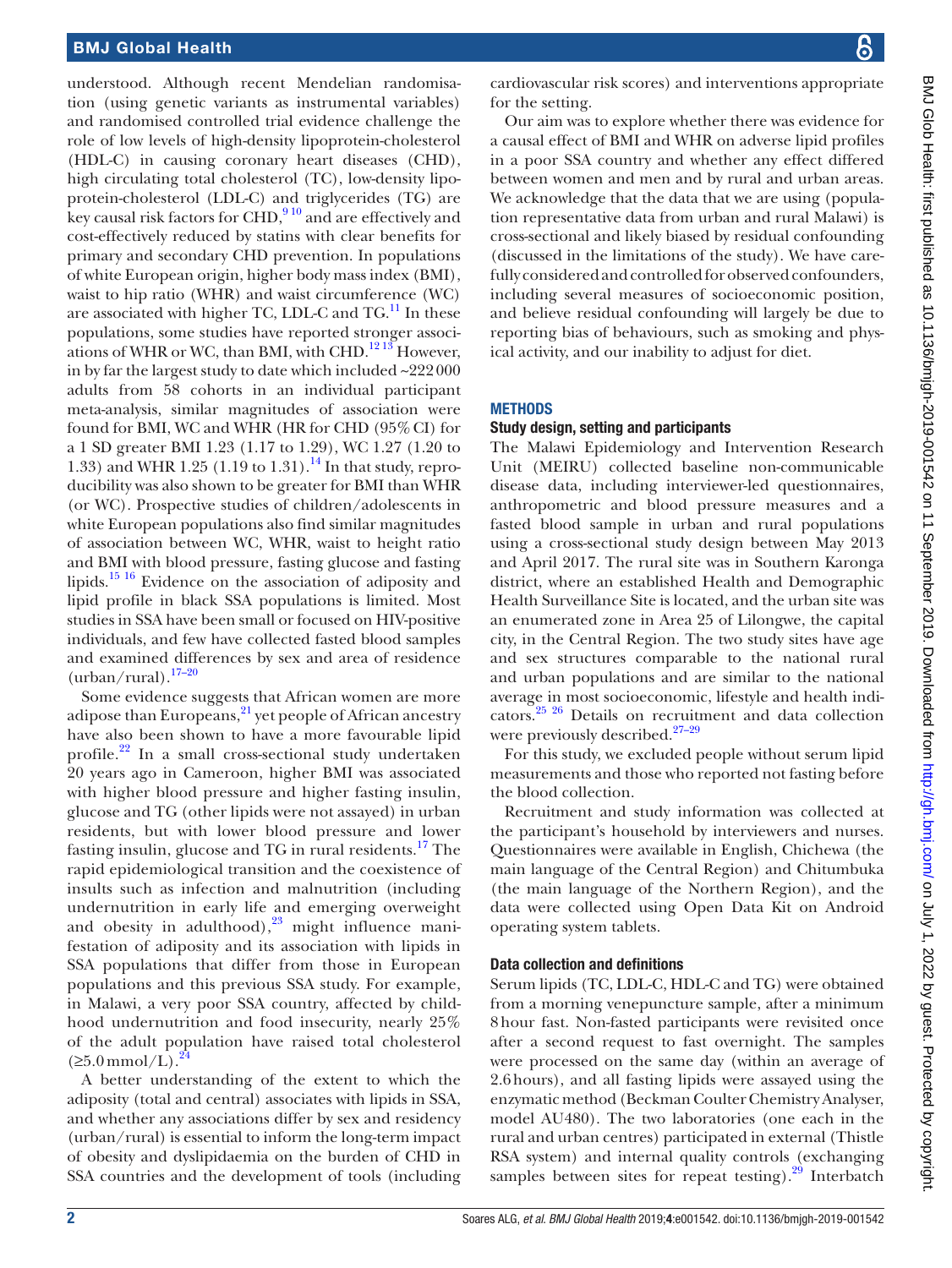and intrabatch coefficients of variation were less than 3% for all lipid measures.

TC, LDL-C and TG were considered high if they were  $\geq 5.2$  mmol/L,  $3.4$  mmol/L and  $1.7$  mmol/L, respectively, and HDL-C was considered low if it was  $<1.0$  mmol/L. $30$ 

Anthropometric measures using standard protocols were taken twice, and the mean of the two used in all analyses. Participants were asked to remove shoes, outer clothing and headdresses. Electronic scales (accuracy of 100g) were used to measure weight, portable stadiometers (accuracy of 1mm) were used for height, and waist and hip measurements were taken using a non-stretch metallic tape with a narrow blade and a blank lead-in. WC was measured on bare skin in the narrowest part of the abdomen between the ribs and iliac crest, and hip circumference was measured over light clothing at the widest part of the buttock.

### Potential confounders

We considered ethnicity, household assets score, education, marital status, parity, smoking status, alcohol intake, physical activity, dietary patterns and intake, lipid-lowering medication and HIV/antiretroviral therapy (ART) to be confounders based on their known or plausible effects on adiposity and lipids. We were able to adjust for all of these, except dietary characteristics, as data on diet have not been collected in this study.

Ethnicity was assessed in seven groups: Chewa, Tumbuka, Ngoni, Yao, Lomwe, Nkhonde and other. Household assets score was based on the score of the cumulative value (using local costings) of 15 items (paraffin lamp, radio, mobile phone, land phone, table and chair(s), bed and mattress, bicycle, TV, electric/gas cooker, sofa set, oxcart, fridge, motorbike, car, and cow), and categorised into quintiles within each area. Educational level was assessed in seven categories (illiterate, no formal education; literate, no formal education; standard 1–5 years, illiterate; standard 1–5 years, literate; standard 6–8 years; secondary; and tertiary), which were collapsed into five categories: no formal education; standard 1–5 years; standard 6–8 years; secondary; and tertiary. Marital status was assessed as never married, married, widowed or divorced/separated. Parity (ie, the number of pregnancies a woman has experienced irrespective of the outcome) was categorised as  $0, 1, 2, 3$  or  $\geq 4$ . Cigarette smoking was categorised into never smoker, former smoker (stopped more than 6 months ago) and current smoker (smoked in the last 6 months). Alcohol intake in the previous 12 months and its frequency were categorised into: never, less than once a month, 1–3 days per month, 1–4 days per week and five or more days per week. The International Physical Activity Questionnaire was used to measure reported number of days and frequency of walking, and moderate and vigorous physical activity, during leisuretime, at work and when commuting. This information was used to calculate Metabolic Equivalent of Task values and from these, physical activity was categorised into low,

moderate or high. Use of regular lipid-lowering medication was only asked about in those who reported having a diagnosis of raised cholesterol; it was categorised as: no raised cholesterol diagnosis, raised cholesterol diagnosis not taking medication and raised cholesterol diagnosis taking medication. HIV status was investigated as well as the use of ART in those who reported being HIV positive.

# Statistical analysis

As age distributions vary by sex and area of residence in this population, age-standardised adiposity, lipid levels and proportions of high (or low HDL-C) lipid levels were compared between women and men in rural and urban areas. Age standardisation was done by direct standardisation using the whole cohort, not separated by sex or area. We examined associations between adiposity and lipids as continuous measures and as binary measures; the binary results were considered additional analyses and are presented in online [supplementary material](https://dx.doi.org/10.1136/bmjgh-2019-001542).

We used multiple linear regression to examine the association of both BMI and WHR with each lipid measure, adjusted initially for age and then for potential confounding by ethnicity, household assets, education, marital status, parity, smoking, alcohol, physical activity, lipid-lowering medication and HIV/ART status. We examined the pattern of association (eg, linear or non-linear) by inspecting the graphs of mean lipid levels by fifths of BMI and WHR measured in SD units (by sex and area), and comparing models using fifths of BMI and WHR included as categorical variables to those with them treated as a continuous score using a likelihood ratio test. In the absence of strong evidence for a non-linear association, our main analysis results are differences in mean lipid concentrations (mmol/L) for a 1 SD higher BMI or WHR. We accounted for potential clustering (since the primary sampling unit was the household, and all adults in the household were included) by using robust standard errors in all regression models.

Multiple logistic regression analyses were used to examine the association of both BMI and WHR (SD) with each dyslipidaemia, adjusted initially for age and then for other potential confounders. The same confounders used in the linear regression analyses were used for the logistic regressions.

All associations were undertaken in four strata women from the rural area, men from the rural area, women from the urban area and men from the urban area, as rural and urban residents have different lifestyles. Evidence for differences by sex or area of residence were determined by comparing results across these strata and computing statistical tests for interactions between sex and each anthropometric measurement and between area of residence and each anthropometric measurement. We further explored whether HIV status modified the association between BMI/WHR and lipids $31$  by computing tests for interactions between HIV status and each anthropometric measurement.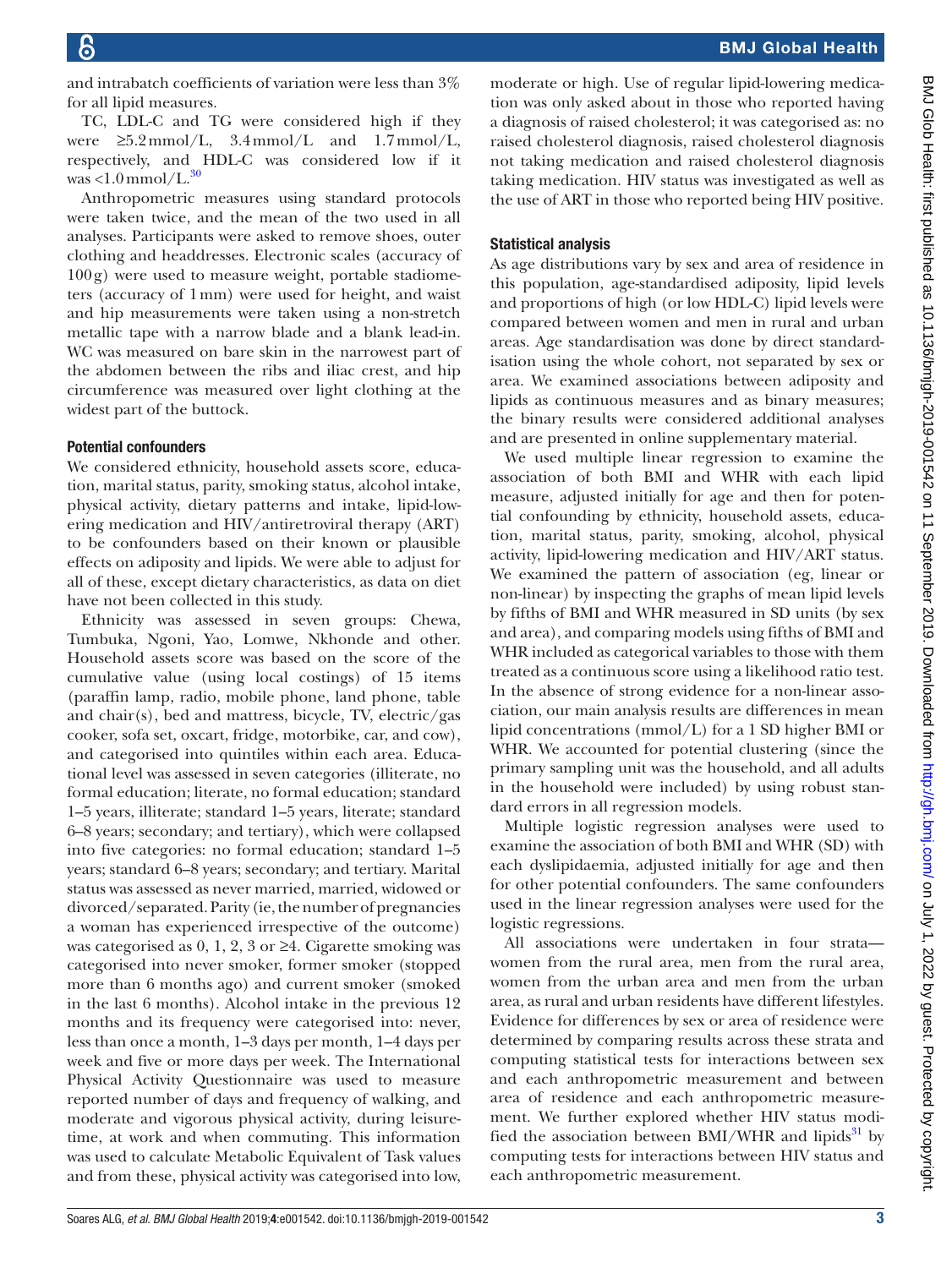Rural area

 $N = 13.903$ 

Rural area

 $N = 12,096$ 



<span id="page-3-0"></span>Figure 1 Strengthening the Reporting of Observational Studies in Epidemiology flow chart of the study participants. Proportions are calculated based on the total eligible and invited. MEIRU, Malawi Epidemiology; NCD, Non communicable diseases and Intervention Research Unit.

**MEIRU NCD Study**  $N = 33,177$ 

No lipid information  $(n=1,807)$ 

The analyses were carried out in the software Stata V.15.1.

Men

 $N = 5,000$ 

of physical activity.

# Patient and public involvement

Women

 $N = 7,096$ 

This is a general population cohort study. A wide range of community engagement activities were undertaken before starting the study to explain why the study was being done and what it would involve. Neither community members nor participants were invited to comment on the study design, and they were not consulted to develop patient relevant outcomes or interpret the results. They were not invited to contribute to the writing or editing of this document for readability or accuracy.

# Role of the funding source

The study funders had no role in the study design, collection, analysis and interpretation of data or report writing. The corresponding author had full access to the data and the final responsibility to submit for publication.

# **RESULTS**

From the 33177 eligible people aged 18 years and above, 30575 (13 903 in rural and 16672 in urban area) provided written informed study consent. Fasting lipid measurements were available for 24943 individuals (12096 rural and 12847 urban setting) ([figure](#page-3-0) 1). In general, those with missing lipid data were more likely to be men, from the urban area, younger, to have lower education, lower assets score, lower BMI, and to be unmarried [\(online](https://dx.doi.org/10.1136/bmjgh-2019-001542)  [supplementary tables 1 and 2\)](https://dx.doi.org/10.1136/bmjgh-2019-001542). Women with missing data

were younger, had higher education and median household assets score, and were more likely to be unmarried and to have lower parity ([table](#page-4-0) 1). Smoking and alcohol drinking were predominantly male behaviours, and current smoking and a higher frequency of alcohol intake was most prevalent among rural men. Most of the population reported high levels of physical activity, especially among women. Fewer than 1% had received a diagnosis of high cholesterol, and of those, 85% reported not taking any lipid-lowering medication. HIV prevalence of those consenting to be tested was 10.6% and it was higher in women and rural residents; 90.8% of participants who were HIV positive reported being on ART. Among those included in the analysis, the percentage with missing data for any single variable was between 0% and 6%, except for HIV/ART status, which was missing for 18.5%, with a higher percentage with missing HIV/ART status in the rural area (27.5%) [\(online supplementary table 3\)](https://dx.doi.org/10.1136/bmjgh-2019-001542).

BMI was higher in women than men and in urban than rural residents, but WHR was higher in men than women and in rural residents compared with urban residents ([table](#page-5-0) 2). All age-standardised lipid means were higher in urban than rural participants, with TC, LDL-C and HDL-C being higher in women, and TG higher in men in both rural and urban settings. Of the total participants, 10.8%, 16.4%, 32.9% and 8.9% had high TC, high LDL-C, low HDL-C and high TG, respectively, and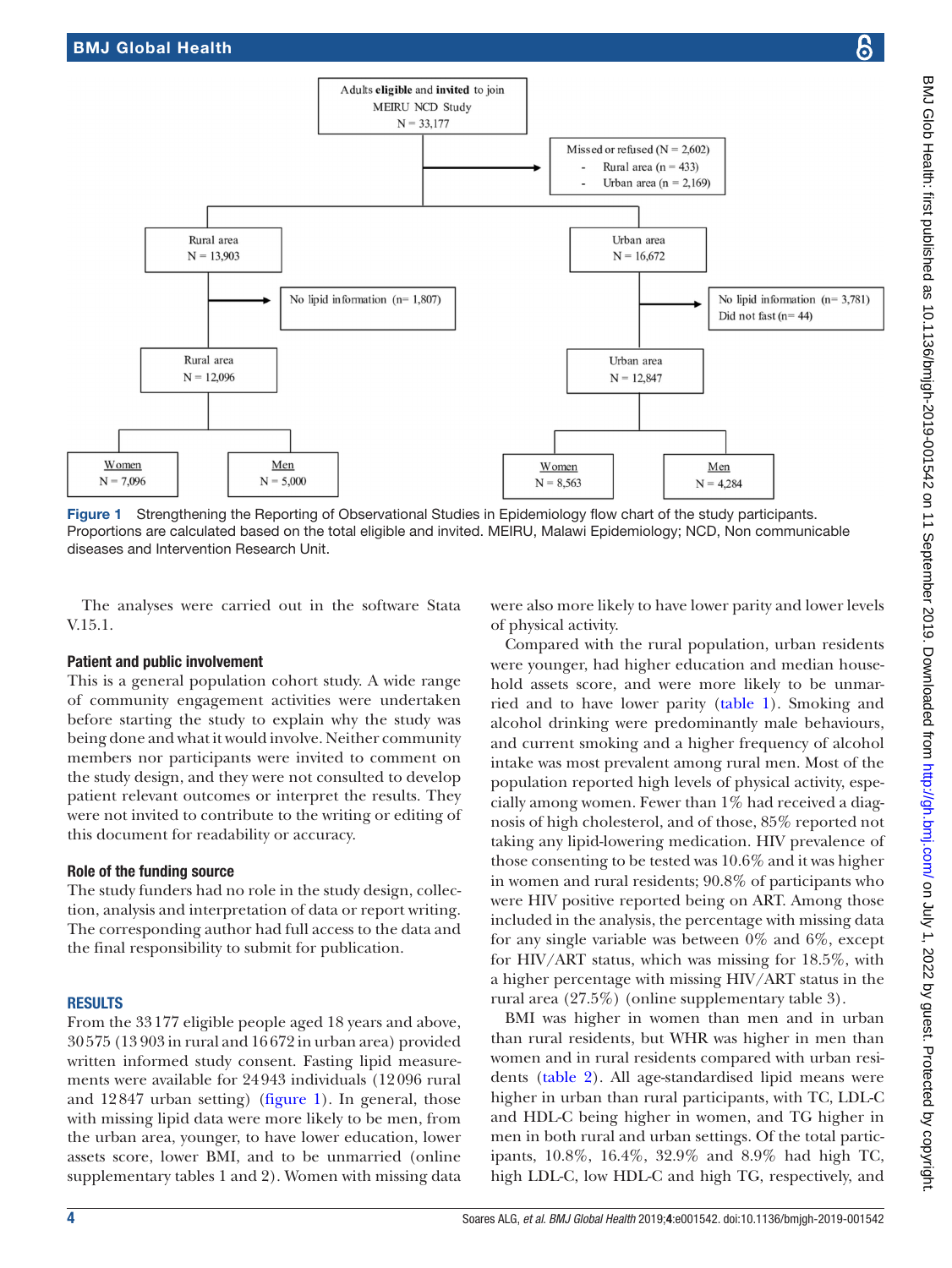<span id="page-4-0"></span>

| Characteristics of the Malawian population according to area of residence and sex<br>Table 1 |                                     |                    |                         |                       |                                |                          |  |  |
|----------------------------------------------------------------------------------------------|-------------------------------------|--------------------|-------------------------|-----------------------|--------------------------------|--------------------------|--|--|
|                                                                                              |                                     |                    | <b>Rural residents</b>  |                       | Urban residents                |                          |  |  |
|                                                                                              |                                     | All n=24943<br>(%) | Women n=7096<br>(58.7%) | Men n=5000<br>(41.3%) | <b>Women n=8563</b><br>(66.7%) | Men n=4284<br>$(33.3\%)$ |  |  |
| Age-mean (SD)                                                                                |                                     | 35.2 (14.7)        | 37.6 (15.6)             | 38.1 (16.5)           | 32.4(12.4)                     | 33.2(14.1)               |  |  |
| Ethnicity-N (%)                                                                              | Chewa                               | 4934 (19.8)        | 180 (2.5)               | 106(2.1)              | 3183 (37.2)                    | 1465 (34.2)              |  |  |
|                                                                                              | Tumbuka                             | 10815 (43.4)       | 5355 (75.5)             | 3847 (77.0)           | 1025 (12.0)                    | 588 (13.7)               |  |  |
|                                                                                              | Ngoni                               | 2746 (11.0)        | 142 (2.0)               | 99 (2.0)              | 1691 (19.8)                    | 814 (19.0)               |  |  |
|                                                                                              | Yao                                 | 1052 (4.2)         | 18(0.2)                 | 20(0.4)               | 665 (7.7)                      | 349 (8.1)                |  |  |
|                                                                                              | Lomwe                               | 1810 (7.2)         | 13(0.2)                 | 10(0.2)               | 1146 (13.4)                    | 641 (15.0)               |  |  |
|                                                                                              | Nkonde                              | 979 (3.9)          | 517(7.3)                | 267 (5.3)             | 133(1.5)                       | 62(1.5)                  |  |  |
|                                                                                              | Other                               | 2607 (10.5)        | 871 (12.3)              | 651 (13.0)            | 720 (8.4)                      | 365 (8.5)                |  |  |
| Education-N (%)                                                                              | No formal                           | 892 (3.6)          | 376(5.3)                | 82(1.6)               | 382 (4.4)                      | 52(1.2)                  |  |  |
|                                                                                              | Standard 1-5                        | 2632 (10.5)        | 1142 (16.1)             | 522 (10.4)            | 779 (9.1)                      | 189 (4.4)                |  |  |
|                                                                                              | Standard 6-8                        | 8352 (33.5)        | 3715 (52.3)             | 2076 (41.5)           | 1958 (22.9)                    | 603 (14.1)               |  |  |
|                                                                                              | Secondary                           | 10722 (43.0)       | 1794 (25.3)             | 2177 (43.6)           | 4315 (50.4)                    | 2436 (56.9)              |  |  |
|                                                                                              | Tertiary                            | 2345 (9.4)         | 69 (1.0)                | 143(2.9)              | 1129 (13.2)                    | 1004 (23.4)              |  |  |
| Quintiles of household<br>assets score-median<br>(IQR)                                       | $\mathbf{1}$                        | 41.0 (52.5)        | 31.5(31.0)              | 33.0 (33.0)           | 70.5 (41.0)                    | 72.5 (39.5)              |  |  |
|                                                                                              | $\overline{c}$                      | 117.5 (131.0)      | 74.5 (14.0)             | 74.5 (16.5)           | 205.5 (46.5)                   | 205.5 (58.5)             |  |  |
|                                                                                              | 3                                   | 282.5 (209.5)      | 115.5 (10.0)            | 115.5 (10.0)          | 325.5 (183.5)                  | 325.5 (160.5)            |  |  |
|                                                                                              | 4                                   | 520.5 (286.0)      | 234 (38.5)              | 234.5 (39.5)          | 520.5 (35.0)                   | 520.5 (35.0)             |  |  |
|                                                                                              | 5                                   | 2405.5 (2058.5)    | 457.5 (177.2)           | 459.5 (200.0)         | 2520.5 (35.0)                  | 2520.5 (35.0)            |  |  |
| Marital status-N (%)                                                                         | Never married                       | 5442 (21.8)        | 508(7.2)                | 1134 (22.7)           | 1777 (20.8)                    | 2023 (47.2)              |  |  |
|                                                                                              | Married                             | 16119 (64.7)       | 4946 (69.8)             | 3616 (72.5)           | 5490 (64.1)                    | 2067 (48.3)              |  |  |
|                                                                                              | Widowed                             | 1563(6.3)          | 878 (12.4)              | 62(1.2)               | 561 (6.5)                      | 62(1.4)                  |  |  |
|                                                                                              | <b>Divorced</b>                     | 1799 (7.2)         | 752 (10.6)              | 180(3.6)              | 735 (8.6)                      | 132(3.1)                 |  |  |
| Number of                                                                                    | 0                                   | 2031 (13.0)        | 469 (6.6)               | <b>NA</b>             | 1560 (18.2)                    | <b>NA</b>                |  |  |
| pregnancies <sup>*</sup> -N (%)                                                              | $\mathbf{1}$                        | 2181 (13.9)        | 704 (10.0)              | <b>NA</b>             | 1476 (17.3)                    | <b>NA</b>                |  |  |
|                                                                                              | $\overline{c}$                      | 2420 (15.5)        | 886 (12.5)              | NA                    | 1534 (17.9)                    | <b>NA</b>                |  |  |
|                                                                                              | 3                                   | 2254 (14.4)        | 937 (13.2)              | <b>NA</b>             | 1317 (15.4)                    | <b>NA</b>                |  |  |
|                                                                                              | $4+$                                | 6754 (43.2)        | 4079 (57.7)             | <b>NA</b>             | 2675 (31.2)                    | <b>NA</b>                |  |  |
| Smoking status-N (%) Never                                                                   |                                     | 23323 (93.5)       | 7077 (99.7)             | 4114 (82.3)           | 8518 (99.5)                    | 3614 (84.4)              |  |  |
|                                                                                              | Former                              | 565(2.3)           | 8(0.1)                  | 227(4.5)              | 29(0.3)                        | 301 (7.0)                |  |  |
|                                                                                              | Current                             | 1055(4.2)          | 11(0.2)                 | 659 (13.2)            | 16(0.2)                        | 369 (8.6)                |  |  |
| Alcohol intake-N (%)                                                                         | Never                               | 20540 (82.4)       | 6854 (96.6)             | 2906 (58.1)           | 8036 (93.8)                    | 2744 (64.0)              |  |  |
|                                                                                              | <1 month                            | 1174 (4.7)         | 98 (1.4)                | 477 (9.5)             | 240 (2.8)                      | 359 (8.4)                |  |  |
|                                                                                              | 1-3 days/month                      | 1520 (6.1)         | 87 (1.2)                | 670 (13.4)            | 202 (2.4)                      | 561 (13.1)               |  |  |
|                                                                                              | 1-4 days/week                       | 1333 (5.3)         | 49 (0.7)                | 759 (15.2)            | 63 (0.7)                       | 462 (10.8)               |  |  |
|                                                                                              | 5+ days/week                        | 376 (1.5)          | 8(0.1)                  | 188 (3.8)             | 22(0.3)                        | 158 (3.7)                |  |  |
| Physical activity<br>$level+ - N$ (%)                                                        | Low                                 | 527(2.1)           | 100(1.4)                | 115(2.3)              | 127(1.5)                       | 185(4.3)                 |  |  |
|                                                                                              | Moderate                            | 1545 (6.2)         | 224(3.2)                | 529 (10.6)            | 204(2.4)                       | 588 (13.7)               |  |  |
|                                                                                              | High                                | 22871 (91.7)       | 6772 (94.4)             | 4356 (87.1)           | 8232 (96.1)                    | 3511 (82.0)              |  |  |
| Lipid-lowering<br>medication-N (%)                                                           | No raised cholesterol 24881 (99.75) |                    | 7088 (99.9)             | 4997 (99.94)          | 8528 (99.6)                    | 4268 (99.63)             |  |  |
|                                                                                              | No medication                       | 53 (0.21)          | 8(0.1)                  | 2(0.04)               | 28 (0.3)                       | 15 (0.35)                |  |  |
|                                                                                              | Taking medication                   | 9(0.04)            | (0.0)                   | 1(0.02)               | 7(0.1)                         | 1(0.02)                  |  |  |
| HIV status-N (%)                                                                             | <b>HIV</b> negative                 | 18739 (89.4)       | 4729 (87.0)             | 3325 (89.5)           | 7203 (89.1)                    | 3551 (93.6)              |  |  |
|                                                                                              | <b>HIV positive</b>                 | 2217 (10.6)        | 709 (13.0)              | 381 (10.5)            | 883 (10.9)                     | 244 (6.4)                |  |  |
| ART status $\ddagger$ -N (%)                                                                 | On ART                              | 1440 (90.8)        | 482 (94.2)              | 239 (89.9)            | 573 (89.4)                     | 139 (86.9)               |  |  |
|                                                                                              | Not on ART                          | 146 (9.2)          | 30(5.8)                 | 27(10.1)              | 68 (10.6)                      | 21(13.1)                 |  |  |

\*Information available only for women. †Level of physical activity based on metabolic equivalent (MET). ‡Based on those who reported being HIV positive.

ART, anti-retroviral therapy; NA, not applicable.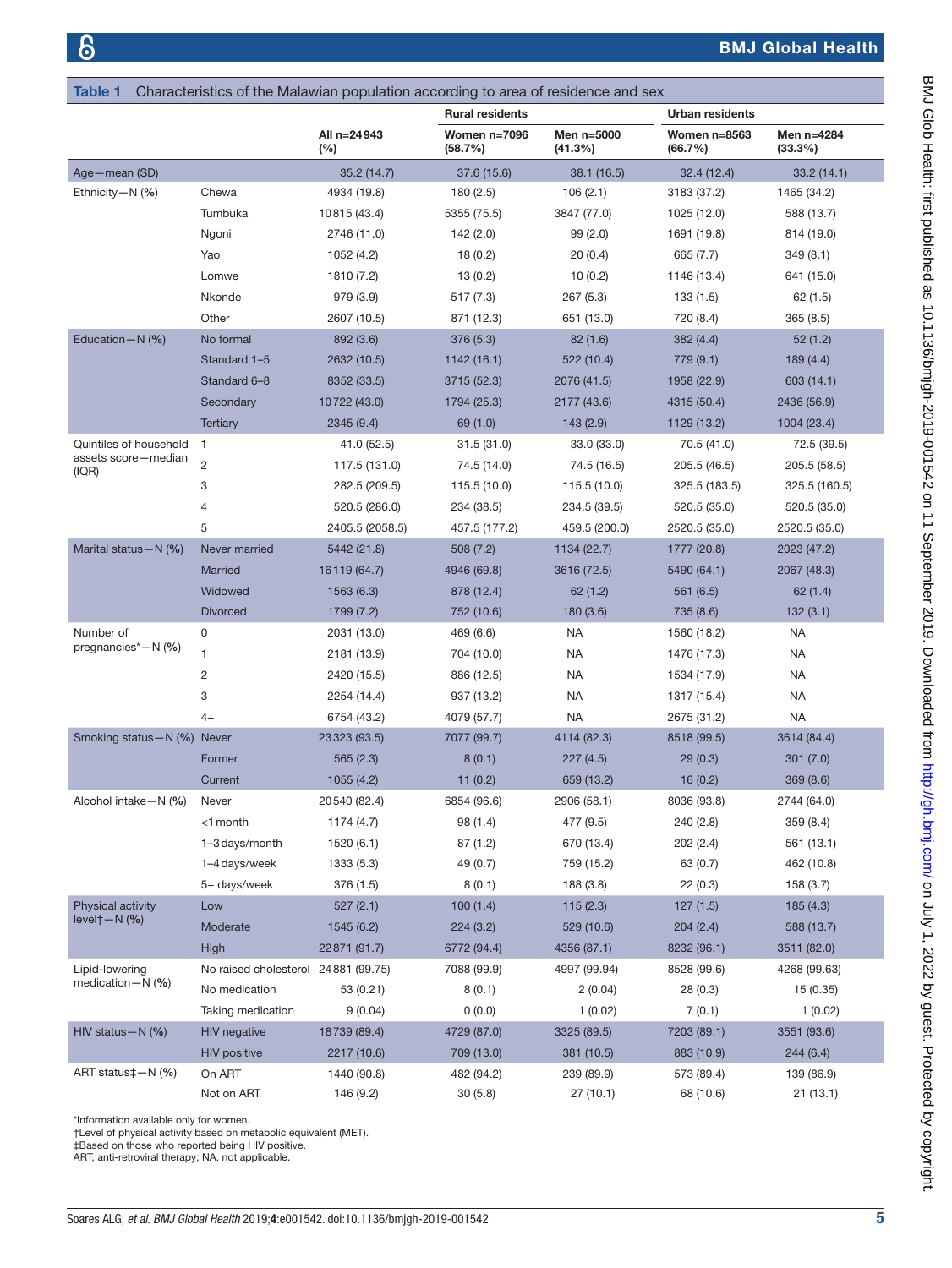by sex

| < 0.001                                              |
|------------------------------------------------------|
|                                                      |
|                                                      |
|                                                      |
|                                                      |
| < 0.001                                              |
|                                                      |
|                                                      |
|                                                      |
| < 0.001                                              |
| < 0.001                                              |
|                                                      |
|                                                      |
|                                                      |
| < 0.001                                              |
| < 0.001                                              |
|                                                      |
|                                                      |
|                                                      |
| < 0.001                                              |
| < 0.001                                              |
|                                                      |
|                                                      |
|                                                      |
| < 0.001                                              |
| < 0.001                                              |
|                                                      |
|                                                      |
|                                                      |
| < 0.001                                              |
| < 0.001                                              |
| stain elsebesterel: TO tetal elsebesterel: TO triply |

<span id="page-5-0"></span>Table 2 Age-adjusted mean of body mass index (BMI), waist to hip ratio (WHR) and serum lipids in rural and urban residents,

HDL-C, high density lipoprotein-cholesterol; LDL-C, low density lipoprotein-cholesterol; TC, total cholesterol; TG, triglycerides.

48.9% had any dyslipidaemia, with differences between rural and urban and men and women groups reflecting the pattern of differences in mean levels of these lipids ([online supplementary table 4\)](https://dx.doi.org/10.1136/bmjgh-2019-001542).

There was no strong evidence of departure from linear associations between BMI/WHR and the lipids in any of the groups ([online supplementary figure 1\)](https://dx.doi.org/10.1136/bmjgh-2019-001542). Similar patterns of association between the age-adjusted associations [\(online supplementary figure 2](https://dx.doi.org/10.1136/bmjgh-2019-001542)) and confounder-adjusted analyses were observed. In the confounder-adjusted analyses, there were positive associations of BMI and WHR with TC, LDL-C and TG and inverse with HDL-C in both men and women in rural and urban areas ([table](#page-6-0) 3, in mmol/L; [figure](#page-7-0) 2, in SD). The magnitude of the associations, particularly for TC and LDL-C, were stronger for BMI than WHR (eg, in rural women, 1 SD higher BMI was associated with 0.23mmol/L (95%CI 0.19 to 0.26) higher TC, while 1 SD higher WHR was associated with  $0.06$  mmol/L (95% CI 0.03 to 0.09) higher TC). Associations between BMI and serum lipids were mostly similar in magnitude between men and women, but the association between BMI and TG was stronger in urban men than urban women; 1 SD higher BMI was associated with 0.17mmol/L (95% CI 0.14 to 0.20) and 0.09mmol/L (95%CI 0.08 to 0.10) higher TG in urban men and women, respectively. Associations of BMI with TC, LDL-C and TG were stronger in rural than urban women, whereas the associations of BMI with HDL-C and of WHR with TC and LDL-C were stronger in urban than rural women. In men, area differences were less evident in the associations between BMI/ WHR and lipids.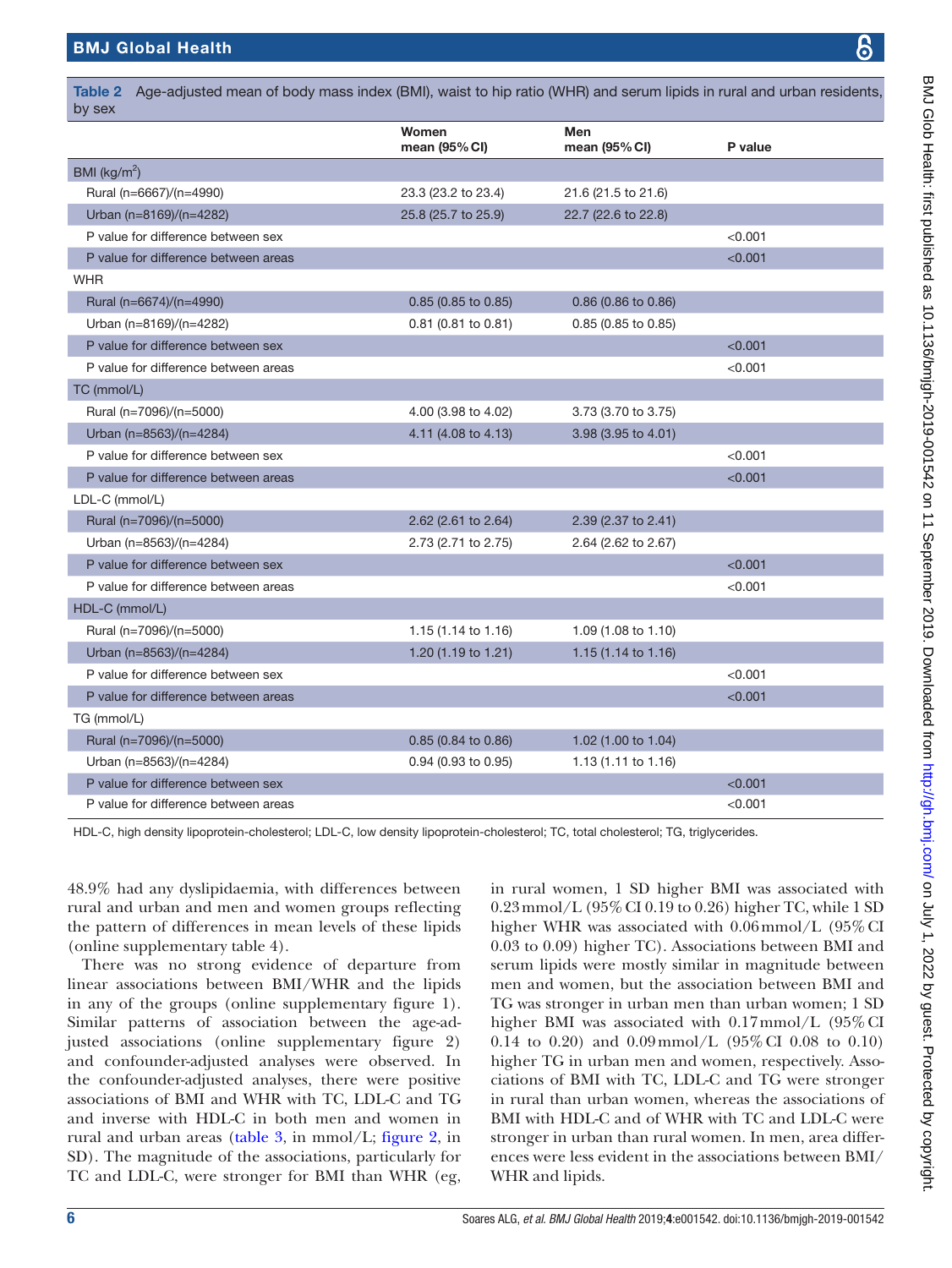<span id="page-6-0"></span>

| Table 3 Adjusted association between BMI/WHR and serum lipids in Malawian rural and urban women and men |                                                                |                                                                |  |  |  |  |
|---------------------------------------------------------------------------------------------------------|----------------------------------------------------------------|----------------------------------------------------------------|--|--|--|--|
|                                                                                                         | Adjusted difference in outcome per<br>1 SD higher BMI (95% CI) | Adjusted difference in outcome per<br>1 SD higher WHR (95% CI) |  |  |  |  |
| Difference in mean TC (mmol/L)                                                                          |                                                                |                                                                |  |  |  |  |
| Rural women (n=4971) (n=4975)                                                                           | $0.23$ (0.19 to 0.26)                                          | 0.06 (0.03 to 0.09)                                            |  |  |  |  |
| Rural men (n=3548) (n=3549)                                                                             | $0.20$ (0.16 to 0.23)                                          | $0.07$ (0.03 to 0.11)                                          |  |  |  |  |
| Urban women (n=7455)                                                                                    | $0.13$ (0.11 to 0.15)                                          | 0.10 (0.07 to 0.12)                                            |  |  |  |  |
| Urban men $(n=3705)$                                                                                    | $0.15$ (0.12 to 0.18)                                          | $0.08$ (0.05 to 0.11)                                          |  |  |  |  |
| P values for difference between sex                                                                     | 0.012                                                          | 0.442                                                          |  |  |  |  |
| P values for difference between area                                                                    | < 0.001                                                        | 0.488                                                          |  |  |  |  |
| Difference in mean LDL-C (mmol/L)                                                                       |                                                                |                                                                |  |  |  |  |
| Rural women (n=4971) (n=4975)                                                                           | $0.22$ (0.19 to 0.24)                                          | $0.06$ (0.04 to 0.09)                                          |  |  |  |  |
| Rural men (n=3548) (n=3549)                                                                             | $0.18(0.16 \text{ to } 0.21)$                                  | $0.07$ (0.04 to 0.11)                                          |  |  |  |  |
| Urban women (n=7455)                                                                                    | $0.15(0.13 \text{ to } 0.17)$                                  | 0.10 (0.08 to 0.12)                                            |  |  |  |  |
| Urban men (n=3705)                                                                                      | 0.17 (0.14 to 0.19)                                            | 0.09 (0.07 to 0.12)                                            |  |  |  |  |
| P values for difference between sex                                                                     | 0.022                                                          | 0.251                                                          |  |  |  |  |
| P values for difference between area                                                                    | 0.001                                                          | 0.059                                                          |  |  |  |  |
| Difference in mean HDL-C (mmol/L)                                                                       |                                                                |                                                                |  |  |  |  |
| Rural women (n=4971) (n=4975)                                                                           | $-0.03$ ( $-0.04$ to $-0.02$ )                                 | $-0.03$ ( $-0.04$ to $-0.02$ )                                 |  |  |  |  |
| Rural men (n=3548) (n=3549)                                                                             | $-0.03$ ( $-0.04$ to $-0.02$ )                                 | $-0.03$ ( $-0.05$ to $-0.02$ )                                 |  |  |  |  |
| Urban women (n=7455)                                                                                    | $-0.05$ ( $-0.05$ to $-0.04$ )                                 | $-0.03$ ( $-0.04$ to $-0.02$ )                                 |  |  |  |  |
| Urban men (n=3705)                                                                                      | $-0.04$ ( $-0.05$ to $-0.04$ )                                 | $-0.03$ ( $-0.04$ to $-0.03$ )                                 |  |  |  |  |
| P values for difference between sex                                                                     | 0.603                                                          | 0.730                                                          |  |  |  |  |
| P values for difference between area                                                                    | 0.003                                                          | 0.009                                                          |  |  |  |  |
| Difference in mean TG (mmol/L)                                                                          |                                                                |                                                                |  |  |  |  |
| Rural women (n=4971) (n=4975)                                                                           | 0.12 (0.10 to 0.13)                                            | $0.11$ (0.09 to 0.13)                                          |  |  |  |  |
| Rural men (n=3548) (n=3549)                                                                             | $0.16$ (0.13 to 0.19)                                          | $0.11$ (0.08 to 0.14)                                          |  |  |  |  |
| Urban women $(n=7455)$                                                                                  | $0.09$ (0.08 to 0.10)                                          | $0.09$ (0.08 to 0.11)                                          |  |  |  |  |
| Urban men (n=3705)                                                                                      | $0.17$ (0.14 to 0.20)                                          | $0.13(0.11$ to $0.16)$                                         |  |  |  |  |
| P values for difference between sex                                                                     | < 0.001                                                        | 0.001                                                          |  |  |  |  |
| P values for difference between area                                                                    | 0.039                                                          | 0.127                                                          |  |  |  |  |

Serum lipids were assessed in mmol/L.

Adjusted for age, ethnicity, education, household assets score, marital status, parity (women) use of lipid-lowering medication, smoking status, alcohol intake, physical activity and HIV/ART status.

BMI and WHR are used in SD.

ART, antiretroviral therapy; BMI, body mass index; HDL-C, high density lipoprotein-cholesterol; LDL-C, low density lipoprotein-cholesterol; TC, total cholesterol; TG, triglycerides; WHR, waist to hip ratio.

Associations with binary levels of each lipid (high TC, high LDL-C, low HDL-C and high TG) followed the patterns we would expect from the results presented here with continuously measured outcomes given associations with BMI/WHR with the continuous measures were linear [\(online supplementary table 5 and figure 3](https://dx.doi.org/10.1136/bmjgh-2019-001542)).

Overall, the associations between BMI/WHR and serum lipids were similar in HIV infected and uninfected individuals [\(online supplementary table 6 and](https://dx.doi.org/10.1136/bmjgh-2019-001542) [figure 4,](https://dx.doi.org/10.1136/bmjgh-2019-001542) in mmol/L; in SD). Noticeable differences were observed for the association between WHR and TG in women, which was stronger in HIV positive than HIV negative women. For example, in urban women, 1 SD higher WHR was associated with 0.16mmol/L (95% CI 0.11 to 0.22) higher TG in those who were HIV positive

and  $0.08$  mmol/L  $(95\%$  CI  $0.07$  to  $0.10)$  in those who were HIV negative women.

#### **DISCUSSION**

Our large study in Malawi shows urban residents have a less favourable lipid profile than rural residents and that in both settings women tended to have less favourable profiles than men. After adjusting for several observed confounders, we found positive linear associations of both BMI and WHR with TC, LDL-C and TG, and an inverse association with HDL-C in rural and urban Malawian men and women, with little evidence of differences by sex, but evidence of differences between rural and urban residents. Notably, the association between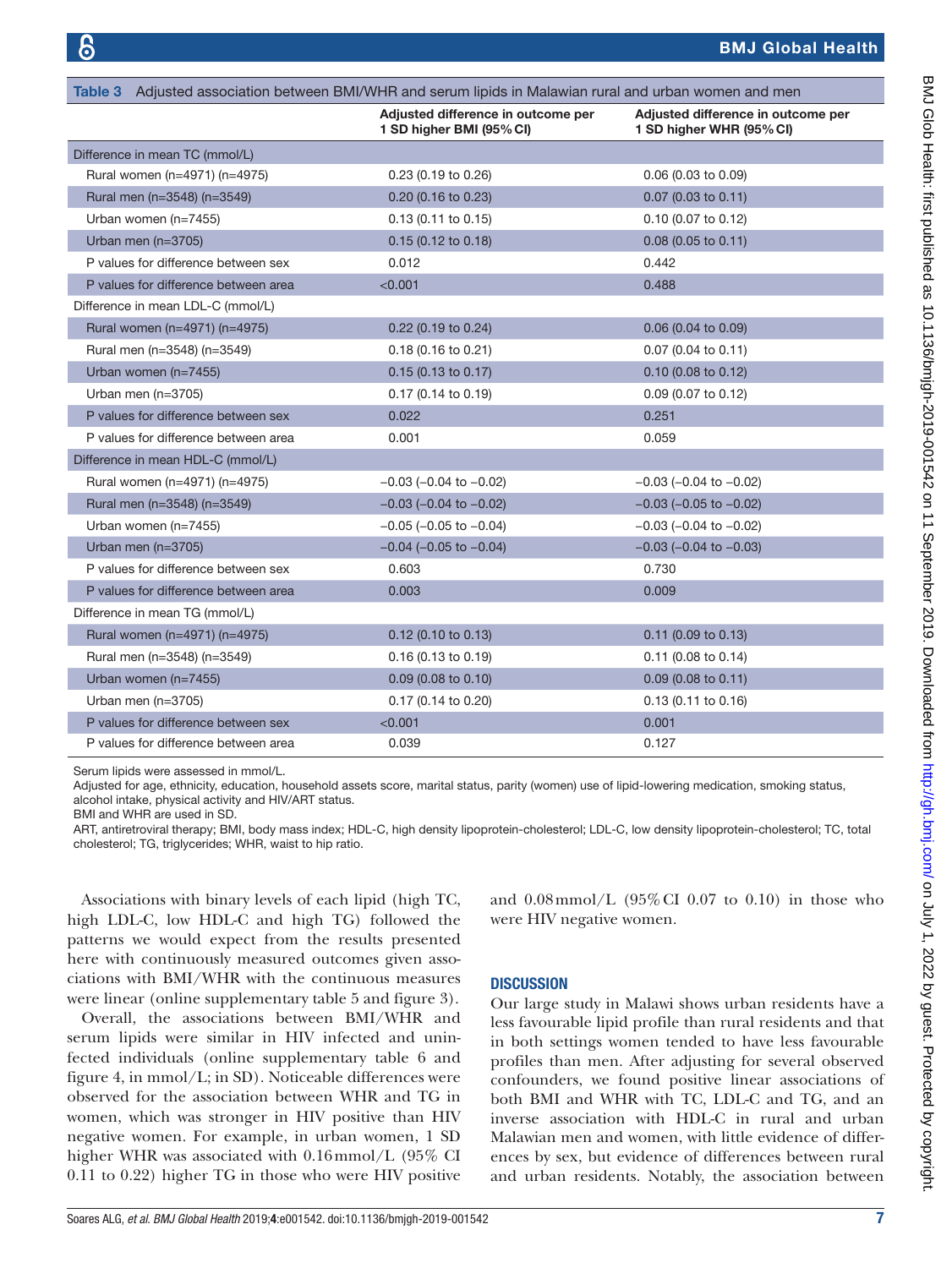

Adjusted association between BMI/WHR and lipids

<span id="page-7-0"></span>Figure 2 Adjusted association between BMI/WHR and serum lipids in Malawian rural and urban men and women. Adjusted for age, ethnicity, education, household assets score, marital status, parity (women), use of lipid-lowering medication, smoking status, alcohol intake, physical activity and HIV/ART status. BMI, WHR and serum lipids are used in SD. ART, antiretroviral therapy; BMI, body mass index; HDL-C, high density lipoprotein-cholesterol; LDL-C, low density lipoprotein-cholesterol; TC, total cholesterol; TG, triglycerides; WHR, waist to hip ratio.

BMI and all serum lipids, except for HDL-C, was stronger in rural than urban residents, especially in women. The magnitude of the association between adiposity and lipid profile was generally stronger for BMI than WHR. This is consistent with our earlier findings of a stronger associations of BMI than WHR with fasting glucose, diabetes, systolic and diastolic blood pressure, and hypertension, $\frac{28}{3}$  $\frac{28}{3}$  $\frac{28}{3}$ suggesting that BMI may be a useful predictor of adverse cardio-metabolic outcomes in this population.

Studies have been carried out to identify optimal threshold of anthropometric measures to predict cardiovascular risk in SSA populations and suggested a lower threshold for men and similar or higher threshold for women than those recommended by the WHO.<sup>[13 32](#page-9-17)</sup> Identifying ideal cut-off points of BMI and WHR for dyslipidaemia was out of the scope of this paper. But work to validate cardiovascular risk scores by linking to outcomes in the region is ongoing. Based on the results presented here, we would suggest that prediction models for CVD risk may need to be developed separately for rural and urban SSA populations.

Other studies carried out in SSA countries, including those using WHO STEPS, have also found higher BMI (or higher prevalence of obesity)<sup>19 33–38</sup> and a more adverse lipid profile in women than men[.19 20 35 37–39](#page-9-18) Despite differences in adiposity and lipid profiles between men and women, sex differences in the associations between BMI/WHR and lipids were less evident. A markedly stronger association between BMI and TG in urban men than urban women was observed, and further studies to assess whether this replicates in other SSA populations would be useful.

Higher adiposity and poorer lipid profile in urban than rural residents corroborate findings from other studies in SSA.[34 36 39 40](#page-10-3) Although ethnic differences between rural and urban residents may play a role, in our study results remained unchanged when ethnicity was not included in the confounder-adjusted model (results available from authors on request), and rapid urbanisation and its subsequent changes in lifestyle (eg, decrease in physical activity, and increase in alcohol intake, access to processed food and consumption of unhealthy diets)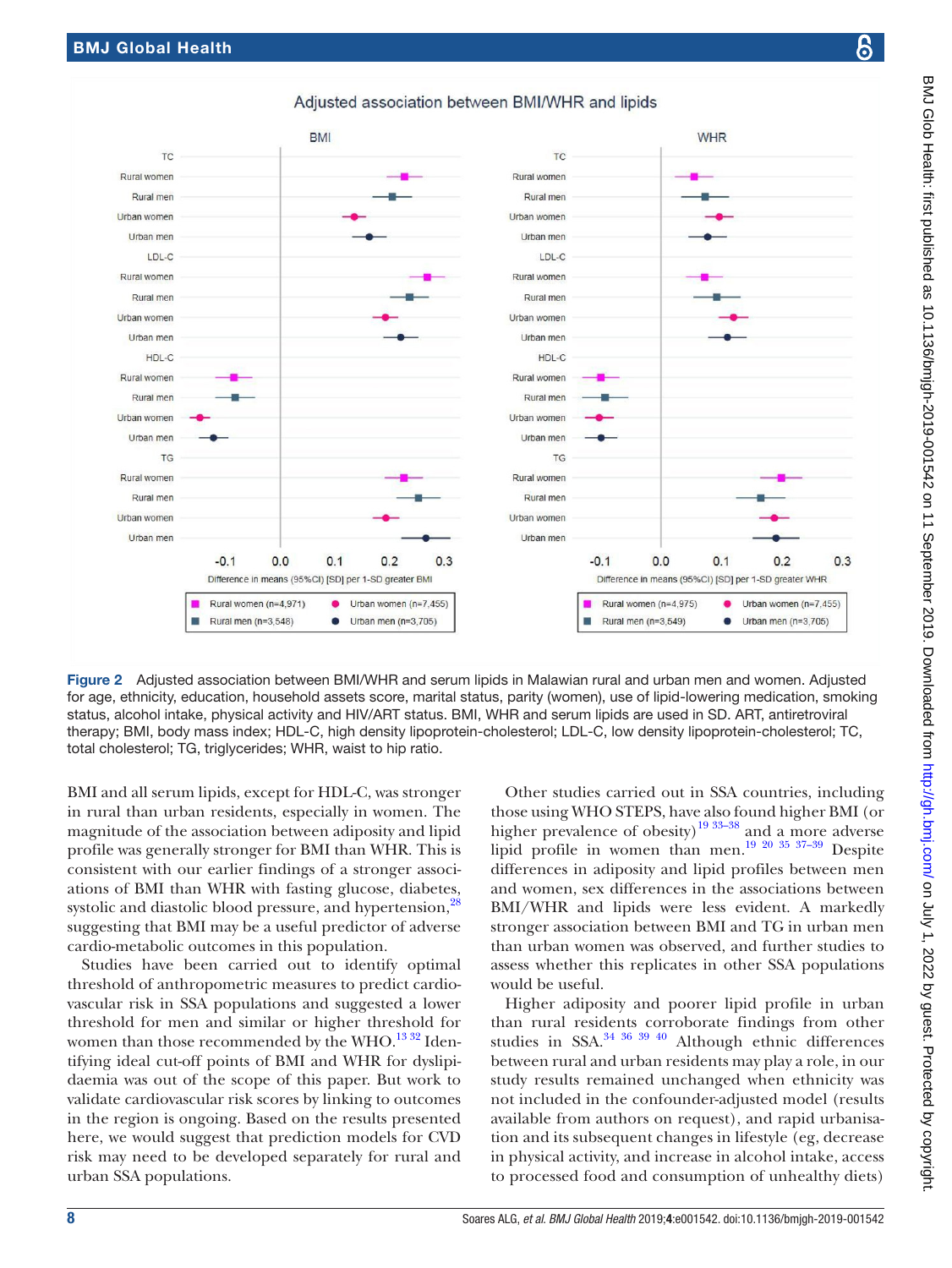might explain the more adverse cardio-metabolic profile in urban residents compared with those in a rural setting. Even though Malawi has a low percentage of the population living in urban area (about 16%) and has a lower urbanisation rate then other SSA countries, the urban population is expected to double by  $2050<sup>6</sup>$  $2050<sup>6</sup>$  $2050<sup>6</sup>$  and therefore the consequences related to urbanisation might become more worrying. A previous study in Uganda has shown that even in rural communities, increasing urbanicity was associated with higher prevalence of lifestyle risk factors for cardio-metabolic diseases, such as lower levels of physical activity, higher adiposity and low fruit and vegetable consumption.<sup>41</sup> Therefore, even small increases in urbanisation may have important implications for the burden of adverse lipid profiles in SSA populations.

Stronger associations between BMI and TC, LDL-C and TG, and weaker association with HDL-C were found in rural than urban residents, and this difference was especially observed in women. Ours is by far the largest study of these associations to date. Of previous SSA studies comparing associations of adiposity with lipids between rural and urban communities, one from Cameroon (n=1628 participants conducted in 1994) has some consistency with our findings in that there were positive associations of BMI with TG in rural populations, but inverse associations in the urban adults and stronger positive associations between WC and TG in urban than rural participants.<sup>1742</sup> A study in Nigerian (n=247 participants, conducted over 15 years ago) found positive associations of BMI with TC and TG in urban, but not rural, adults.[43](#page-10-5) By contrast, a Ghanaian study (n=672 participants conducted in 2013) reported stronger associations of WC with TC and LDL-C in rural compared with urban adults.[40](#page-10-6) We have not examined associations of WC with lipids in this paper, but we showed in a previous publication that WC correlated very highly with BMI in the MEIRU cohort.<sup>28</sup> Thus, this Ghanaian study also has some consistency with our findings. Differences between studies may be explained by differences in the number of participants included, timing in relation to the epidemiological transition and adjustment for confounding factors. However, if the associations of adiposity with lipids are stronger in rural areas as our large study and some other studies suggest, then with urbanisation of these areas the CHD epidemic could be particularly marked here.

The prevalence of HIV found in our study is comparable with national estimates, $26$  and the majority of participants who were HIV positive reported being on ART. HIV infection and ART are known to be associated with cardio-metabolic traits, such as adiposity and lipid profile,<sup>31</sup> and in our study most associations were similar between infected and uninfected participants, but the association of WHR and TG in women was particularly stronger in HIV positive women. We did not find other studies that explored the association between BMI/WHR and lipids in HIV-infected and uninfected individuals is

SSA and this single difference by HIV status could be a chance finding.

# Strengths and limitations

Our study was sufficiently large to explore associations by sex and urban and rural locations. The use of fasting lipids and of rigorous, standardised protocols and quality control procedures for data collection are also strengths of our study.

A key limitation of this study is its cross-sectional nature which means we cannot assume that the associations of adiposity with lipids that we have found are causal. Mendelian randomisation studies and result of trials of bariatric surgery support causal effects of adiposity on HDL-C and TG, though are less clear for LDL-C. $9^{1044}$  We adjusted for a wide-range of plausible confounders, but misclassification of self-reported lifestyle characteristics, such as alcohol consumption and physical activity, might mean that we have not fully accounted for these. We did not have data on dietary intake and therefore could not consider it in the analyses.

The high proportion of missing lipid data in urban residents, especially men, might have resulted in some selection bias and is likely to have underestimated the lipid means and prevalence of dyslipidaemia. The prevalence of high TC, LDL-C and TG was considerably lower than found in a recent meta-analysis of studies in African adults[.45](#page-10-7) However, our association results would be biased if, in those with missing lipid data, associations were remarkably different from those with lipid information, even after taking into account age, sex, ethnicity, area of residence, education, household assets, smoking status, alcohol intake, physical activity level and HIV/ART status. Although we cannot rule out this possibility, it is unlikely to be the case. The much higher level of missing data for HIV/ART status in rural compared with urban areas might mean that we have greater residual confounding by this in rural than urban participants. However, this would tend to result in consistently weaker associations in rural groups, which is not what we have found.

# **CONCLUSIONS**

In a large, well-conducted study we have shown that higher BMI and WHR are associated with adverse lipid profiles in men and women in both rural and urban Malawi. Associations were stronger for BMI than WHR, and BMI may be a more reliable indicator of dyslipidaemia than WHR, with greater utility in non-blood based cardiovascular risk score development. Our findings illustrate some of the nature of the emerging cardio-metabolic disease epidemic in Malawi and highlight the need for greater investment to understand the longer-term health outcomes of obesity and adverse lipid profiles and the extent to which lifestyle change and treatments effectively prevent and manage adverse cardio-metabolic outcomes in rural and urban populations in Malawi and potentially in other SSA populations. Efforts for preventing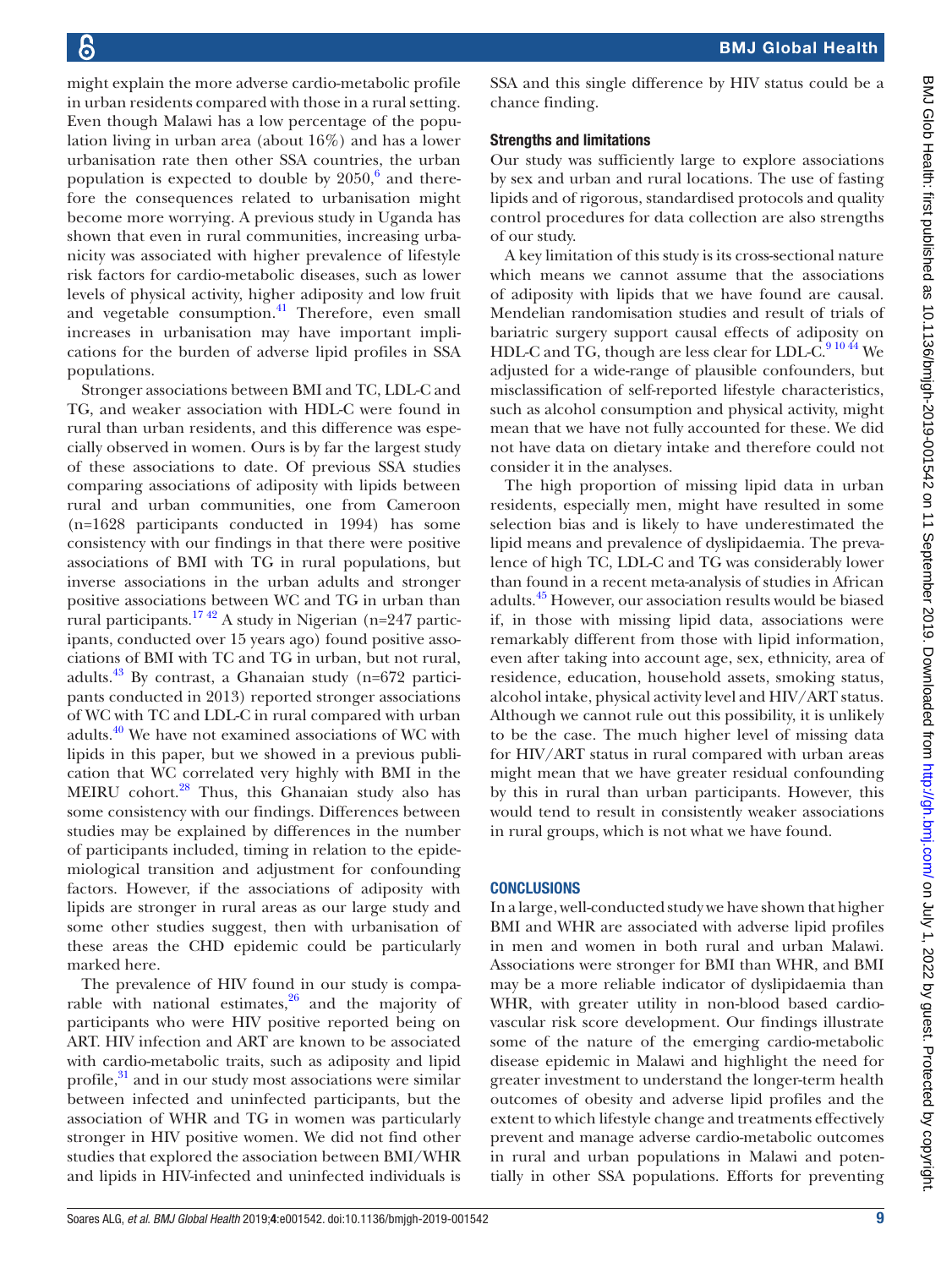increases in adiposity in both women and men from rural and urban areas should be reinforced in SSA and large prospective studies with detailed baseline data, as presented here, are fundamental to inform scientific and clinical understanding and management of individual risk of CHD in this poor population.

#### Author affiliations

<sup>1</sup>Population Health Sciences, University of Bristol, Bristol, UK

<sup>2</sup>MRC Integrative Epidemiology Unit, University of Bristol, Bristol, UK, Bristol, UK <sup>3</sup>Malawi Epidemiology and Intervention Research Unit (MEIRU), Lilongwe and Karonga, Malawi

4 Dignitas International, Zomba, Malawi

5 Dalla Lana School of Public Health, University of Toronto, Toronto, Ontario, Canada <sup>6</sup>Department of International Public Health, Liverpool School of Tropical Medicine, Liverpool, UK

<sup>7</sup> Faculty of Epidemiology and Public Health, London School of Hygiene and Tropical Medicine, London, UK

Acknowledgements We are grateful to the Karonga and Lilongwe communities, participants and traditional authorities, for their engagement in this work. This study would not have been possible without the MEIRU and Malawi Ministry of Health. We thank the Wellcome Trust for supporting our study.

Contributors AC, SJ and MJN conceived the study. LB, AA, SJ, CM, AP, MJN and AC designed and conducted the study and acquired the data. ALGS, DAL and AC conceived and designed the analyses, interpreted the data and contributed to drafting the manuscript. All authors contributed to revising the manuscript critically for important intellectual content and all authors approved the version of the manuscript to be published.

Funding Wellcome (Grant ref: 098610/Z/12/Z and 098610/B/12/A) supported MEIRU NCD survey. ALGS and DAL work in a Unit that is supported by the University of Bristol and UK Medical Research Council (MC\_UU\_00011/6) and DAL is a UK National Institute of Research Senior Investigator (NF-SI-0611 10196). No funders had any influence on the analysis plan, results presented or decision to publish.

Disclaimer The views expressed in this paper are those of the authors and not necessarily any funding body.

Competing interests DAL has received research support from National and International government and charitable funders and from Roche Diagnostics and Medtronic in relation to research outside of that presented here. MJN reports grant funding from Medical Research Council UK and National Institute for Health Research.

Patient consent for publication Not required.

Ethics approval Ethical review for this study was obtained from the Malawi National Health Sciences Research Committee (NHSRC; protocol #1072) and London School of Hygiene and Tropical Medicine (LSHTM) Ethics Committee (protocol #6303).

Provenance and peer review Not commissioned; externally peer reviewed.

Data availability statement All data relevant to the study are included in the article or uploaded as supplementary information.

Open access This is an open access article distributed in accordance with the Creative Commons Attribution 4.0 Unported (CC BY 4.0) license, which permits others to copy, redistribute, remix, transform and build upon this work for any purpose, provided the original work is properly cited, a link to the licence is given, and indication of whether changes were made. See: [https://creativecommons.org/](https://creativecommons.org/licenses/by/4.0/) [licenses/by/4.0/](https://creativecommons.org/licenses/by/4.0/).

#### **REFERENCES**

- <span id="page-9-0"></span>1. Ncd risk factor collaboration (NCD-RisC) – Africa Working Group. trends in obesity and diabetes across Africa from 1980 to 2014: an analysis of pooled population-based studies. *Int J Epidemiol* 2017;46:1421–32.
- <span id="page-9-1"></span>2. Cappuccio FP, Miller MA. Cardiovascular disease and hypertension in sub-Saharan Africa: burden, risk and interventions. *[Intern Emerg](http://dx.doi.org/10.1007/s11739-016-1423-9)  [Med](http://dx.doi.org/10.1007/s11739-016-1423-9)* 2016;11:299–305.
- 3. Eriksen M, Mackay J, Schluger N, *et al*. *The tobacco atlas*. 5th edn. Atlanta, Georgia: American Cancer Society, 2015.
- 4. World Health Organization. *Global status report on alcohol and health 2014*. Geneva: World Health Organization, 2014.
- 5. Dalal S, Beunza JJ, Volmink J, *et al*. Non-Communicable diseases in sub-Saharan Africa: what we know now. *[Int J Epidemiol](http://dx.doi.org/10.1093/ije/dyr050)* 2011;40:885–901.
- <span id="page-9-19"></span>6. United Nations. *World urbanization prospects: the 2014 revision, highlights*. Department of Economic and Social Affairs, 2014.
- <span id="page-9-2"></span>7. Kanyuka M, Ndawala J, Mleme T, *et al*. Malawi and millennium development goal 4: a countdown to 2015 country case study. *[Lancet Glob Health](http://dx.doi.org/10.1016/S2214-109X(15)00294-6)* 2016;4:e201–14.
- <span id="page-9-3"></span>8. Price AJ, Glynn J, Chihana M, *et al*. Sustained 10-year gain in adult life expectancy following antiretroviral therapy roll-out in rural Malawi: July 2005 to June 2014. *Int J Epidemiol* 2017;46:479–91.
- <span id="page-9-4"></span>9. Xu L, Borges MC, Hemani G, *et al*. What mediates the effect of body mass index on coronary heart disease? a two-step, two-sample Mendelian randomization study. *Diabetologia* 2017;60:2210–20.
- 10. Herrera MF, Pantoja JP, Velázquez-Fernández D, *et al*. Potential additional effect of Omentectomy on metabolic syndrome, acutephase reactants, and inflammatory mediators in grade III obese patients undergoing laparoscopic Roux-en-Y gastric bypass: a randomized trial. *[Diabetes Care](http://dx.doi.org/10.2337/dc09-1833)* 2010;33:1413–8.
- <span id="page-9-5"></span>11. Ashwell M, Gunn P, Gibson S. Waist-to-height ratio is a better screening tool than waist circumference and BMI for adult cardiometabolic risk factors: systematic review and meta-analysis. *[Obes Rev](http://dx.doi.org/10.1111/j.1467-789X.2011.00952.x)* 2012;13:275–86.
- <span id="page-9-6"></span>12. Myint PK, Kwok CS, Luben RN, *et al*. Body fat percentage, body mass index and waist-to-hip ratio as predictors of mortality and cardiovascular disease. *[Heart](http://dx.doi.org/10.1136/heartjnl-2014-305816)* 2014;100:1613–9.
- <span id="page-9-17"></span>13. Lee CMY, Huxley RR, Wildman RP, *et al*. Indices of abdominal obesity are better discriminators of cardiovascular risk factors than BMI: a meta-analysis. *[J Clin Epidemiol](http://dx.doi.org/10.1016/j.jclinepi.2007.08.012)* 2008;61:646–53.
- <span id="page-9-7"></span>14. Wormser D, Kaptoge S, Di Angelantonio E, *et al*. Separate and combined associations of body-mass index and abdominal adiposity with cardiovascular disease: collaborative analysis of 58 prospective studies. *Lancet* 2011;377:1085–95.
- <span id="page-9-8"></span>15. Lawlor DA, Benfield L, Logue J, *et al*. Association between general and central adiposity in childhood, and change in these, with cardiovascular risk factors in adolescence: prospective cohort study. *[BMJ](http://dx.doi.org/10.1136/bmj.c6224)* 2010;341.
- 16. Graves L, Garnett SP, Cowell CT, *et al*. Waist-to-height ratio and cardiometabolic risk factors in adolescence: findings from a prospective birth cohort. *[Pediatr Obes](http://dx.doi.org/10.1111/j.2047-6310.2013.00192.x)* 2014;9:327–38.
- <span id="page-9-9"></span>17. Mbanya VN, Echouffo-Tcheugui JB, Akhtar H, *et al*. Obesity phenotypes in urban and rural Cameroonians: a cross-sectional study. *[Diabetol Metab Syndr](http://dx.doi.org/10.1186/s13098-015-0016-5)* 2015;7.
- 18. Amberbir A, Singano V, Matengeni A, *et al*. Dyslipidemia among rural and urban HIV patients in south-east Malawi. *[PLoS One](http://dx.doi.org/10.1371/journal.pone.0197728)* 2018;13:e0197728.
- <span id="page-9-18"></span>19. Asiki G, Murphy GAV, Baisley K, *et al*. Prevalence of dyslipidaemia and associated risk factors in a rural population in south-western Uganda: a community based survey. *[PLoS One](http://dx.doi.org/10.1371/journal.pone.0126166)* 2015;10:e0126166.
- 20. Gebreyes YF, Goshu DY, Geletew TK, *et al*. Prevalence of high bloodpressure, hyperglycemia, dyslipidemia, metabolic syndrome and their determinants in Ethiopia: evidences from the National NCDS steps survey, 2015. *[PLoS One](http://dx.doi.org/10.1371/journal.pone.0194819)* 2018;13:e0194819.
- <span id="page-9-10"></span>21. World Health Organization. *Global status report on noncommunicable diseases 2014*. Geneva: World Health Organization, 2015.
- <span id="page-9-11"></span>22. Bentley AR, Rotimi CN. Interethnic differences in serum lipids and implications for cardiometabolic disease risk in African ancestry populations. *[Glob Heart](http://dx.doi.org/10.1016/j.gheart.2017.01.011)* 2017;12:141–50.
- <span id="page-9-12"></span>23. Min J, Zhao Y, Slivka L, *et al*. Double burden of diseases worldwide: coexistence of undernutrition and overnutrition-related noncommunicable chronic diseases. *[Obes Rev](http://dx.doi.org/10.1111/obr.12605)* 2018;19:49–61.
- <span id="page-9-13"></span>24. World Health Organization. *Global status report on noncommunicable diseases 2010*. Geneva: World Health Organization, 2011.
- <span id="page-9-14"></span>25. National Statistical Office. *Malawi 2008 population and housing census results*. Zomba, Malawi: National Statistical Office and ICF, 2008.
- <span id="page-9-20"></span>26. National Statistical Office Malawi and ICF. *Malawi demographic and health survey 2015–16*. Zomba, Malawi: National Statistical Office and ICF, 2017.
- <span id="page-9-15"></span>27. Price AJ, Crampin AC, Amberbir A, *et al*. Prevalence of obesity, hypertension, and diabetes, and cascade of care in sub-Saharan Africa: a cross-sectional, population-based study in rural and urban Malawi. *[Lancet Diabetes Endocrinol](http://dx.doi.org/10.1016/S2213-8587(17)30432-1)* 2018;6:208–22.
- <span id="page-9-16"></span>28. Mudie K, Lawlor DA, Pearce N, *et al*. How does the association of general and central adiposity with glycaemia and blood pressure differ by gender and area of residence in a Malawian population: a cross-sectional study. *Int J Epidemiol* 2018.